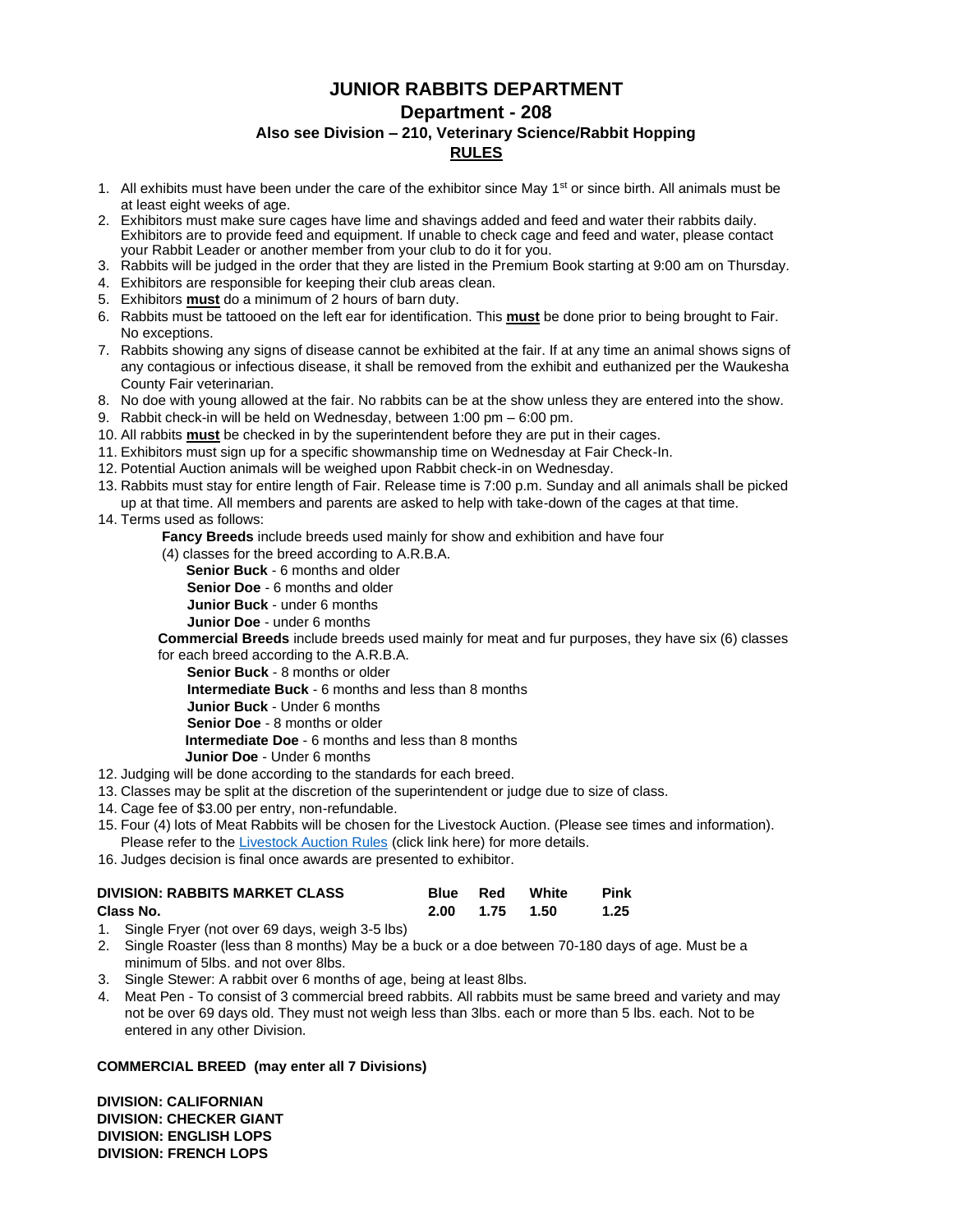### **DIVISION: NEW ZEALANDS DIVISION: SATINS DIVISION: ANY OTHER COMMERCIAL**

| Class No.      | <b>Blue</b> | Red | White          | <b>Pink</b> |
|----------------|-------------|-----|----------------|-------------|
| 1. Senior Buck |             |     | 2.00 1.75 1.50 | $-1.25$     |
| 2. Senior Doe  |             |     |                |             |

- 3. Intermediate Buck
- 4. Intermediate Doe
- 5. Junior Buck
- 6. Junior Doe

### **FANCY BREED**

| <b>DIVISION: ANGORA</b>             |             |      |       |      |
|-------------------------------------|-------------|------|-------|------|
| <b>DIVISION: AMERICAN FUZZY LOP</b> |             |      |       |      |
| <b>DIVISION: DUTCH</b>              |             |      |       |      |
| <b>DIVISION: HOLLAND LOP</b>        |             |      |       |      |
| <b>DIVISION: MINI LOP</b>           |             |      |       |      |
| <b>DIVISION: NETHERLAND DWARF</b>   |             |      |       |      |
| <b>DIVISION: REX</b>                |             |      |       |      |
| <b>DIVISION: MINI REX</b>           |             |      |       |      |
| DIVISION: ANY OTHER FANCY           |             |      |       |      |
| <b>DIVISION: POLISH</b>             |             |      |       |      |
| DIVISION: JERSEY WOOLY              |             |      |       |      |
| Class No.                           | <b>Blue</b> | Red  | White | Pink |
| 1. Senior Buck                      | 2.00        | 1.75 | 1.50  | 1.25 |

- 
- 2. Senior Doe
- 3. Junior Buck
- 4. Junior Doe

### **DIVISION: CROSSBRED RABBIT- PET CLASS**

The crossbred rabbit exhibit consists of a single rabbit of either sex in one age sub category and is divided by age. This animal may not be shown in the Small Animals, Pets, and Veterinary Science Department 210.

| Class No.                                                     | <b>Blue</b> | Red       | White | <b>Pink</b> |
|---------------------------------------------------------------|-------------|-----------|-------|-------------|
|                                                               |             | 1.75 1.50 | 1.25  | 1.00        |
| 1. Crossbred Rabbit over 6 mos. of age (Exhibitor grades 3-5) |             |           |       |             |

- 2. Crossbred Rabbit under 6 mos. of age (Exhibitor grades 3-5)
- 3. Crossbred Rabbit over 6 mos. of age (Exhibitor grades 6-8)
- 4. Crossbred Rabbit under 6 mos. of age (Exhibitor grades 6-8)
- 5. Crossbred Rabbit over 6 mos. of age (Exhibitor grade 9 & Up)
- 6. Crossbred Rabbit under 6 mos. of age (Exhibitor grade 9 & Up)

# **DIVISION: RABBIT COSTUME CONTEST**

### **Class No.**

1. Location will be at the Rabbit Barn. Costume Contest will start at the conclusion of the Rabbit Show on Thursday morning of Fair.

**Ribbon Only**

| DIVISION: RABBIT SHOWMANSHIP<br>The rabbit must be entered in one of the breed Divisions<br>above. No additional cages are provided for this class. |                                      |             |      |       |             |  |
|-----------------------------------------------------------------------------------------------------------------------------------------------------|--------------------------------------|-------------|------|-------|-------------|--|
|                                                                                                                                                     | Class No.                            | <b>Blue</b> | Red  | White | <b>Pink</b> |  |
| $\mathbf{1}$ .                                                                                                                                      | Novice (Any grade-1 time showperson) | 6.00        | 5.00 | 4.00  | 3.00        |  |
| 2.                                                                                                                                                  | Beginner (11 yrs and under)          |             |      |       |             |  |
| 3.                                                                                                                                                  | Junior (12-14 yrs)                   |             |      |       |             |  |
| 4.                                                                                                                                                  | Senior (15 yrs and over)             |             |      |       |             |  |
|                                                                                                                                                     | One Champion selected per class.     |             |      |       |             |  |